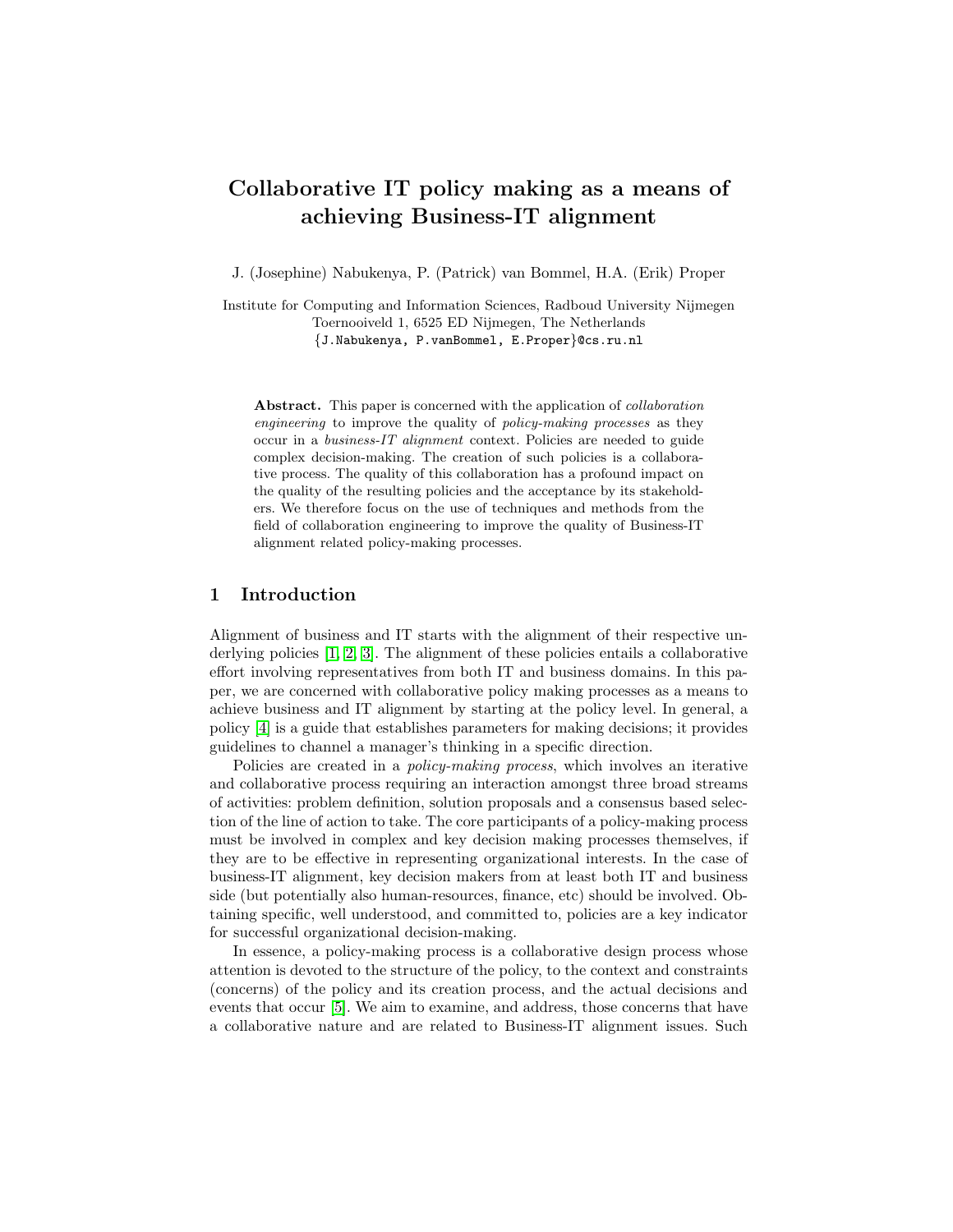concerns include the involvement of a variety of actors resulting in a situation where multiple backgrounds, incompatible interests, and diverging areas of interest all have to be brought together to produce an acceptable policy result. These collaborative challenges come particularly to the fore in the case of business-IT alignment.

# <span id="page-1-0"></span>2 Collaborative policy making processes

The concept of policy has been defined by several researchers [\[6,](#page-7-5) [7,](#page-7-6) [8,](#page-7-7) [9,](#page-7-8) [10\]](#page-7-9). It is beyond the scope of this paper to provide a full survey of these definitions. However, based on the definitions of these researchers, we use the following integrated definition of a policy: a policy is a purposive course of action followed by a set of  $actor(s)$  to quide and determine present and future decisions, with an aim of realizing goals. In a Business-IT alignment context, the policies of the Business and IT domains will have to be aligned.

According to [\[5\]](#page-7-4), the process of policy-making includes the manner in which problems get conceptualized and are brought to a governing body in order to be resolved. The governing body then formulates alternatives and select policy solutions; and those solutions get implemented, evaluated, and revised.

In shaping the collaborative nature of policy making processes, we turn to the field of collaboration engineering. Essentially, this field revolves around the use of information and communication technologies to enable the collaboration between people. Although organizations have tried to collaborate in their organizational processes to achieve maximum value from their efforts, achieving effective team collaboration still remains a challenge. Collaboration is the degree to which people in an organization can combine their mental efforts so as to achieve common goals [\[11\]](#page-7-10). Because of this challenge, organizations have resorted to using groupware technologies in order for collaboration to work for them. However, technology alone seldom is the answer. What is needed is the design of effective collaboration processes. This can be achieved by following the collaboration engineering approach which is defined [\[12\]](#page-7-11) as "the design of reusable collaboration processes and technologies meant to engender predictable success among practitioners of recurring mission-critical collaborative tasks".

Collaboration engineering researchers have identified five general patterns of collaboration to enable a group to complete a particular group activity [\[12\]](#page-7-11): i)  $Diverge -$  to move from a state of having fewer concepts to a state of having more concepts. The goal of divergence is for a group to create concepts that have not yet been considered; ii)  $Converge -$  to move from a state of having many concepts to a state of having a focus on, and understanding of, fewer concepts worthy of further attention. The goal of convergence is for a group to reduce their cognitive load by reducing the number of concepts they must address; iii)  $Organize - to move from less to more understanding of the relationships among$ the concepts. The goal of organization is to reduce the effort of a follow-on activity; iv)  $Evaluate - to move from less to more understanding of the benefit$ of concepts toward attaining a goal relative to one or more criteria. The goal of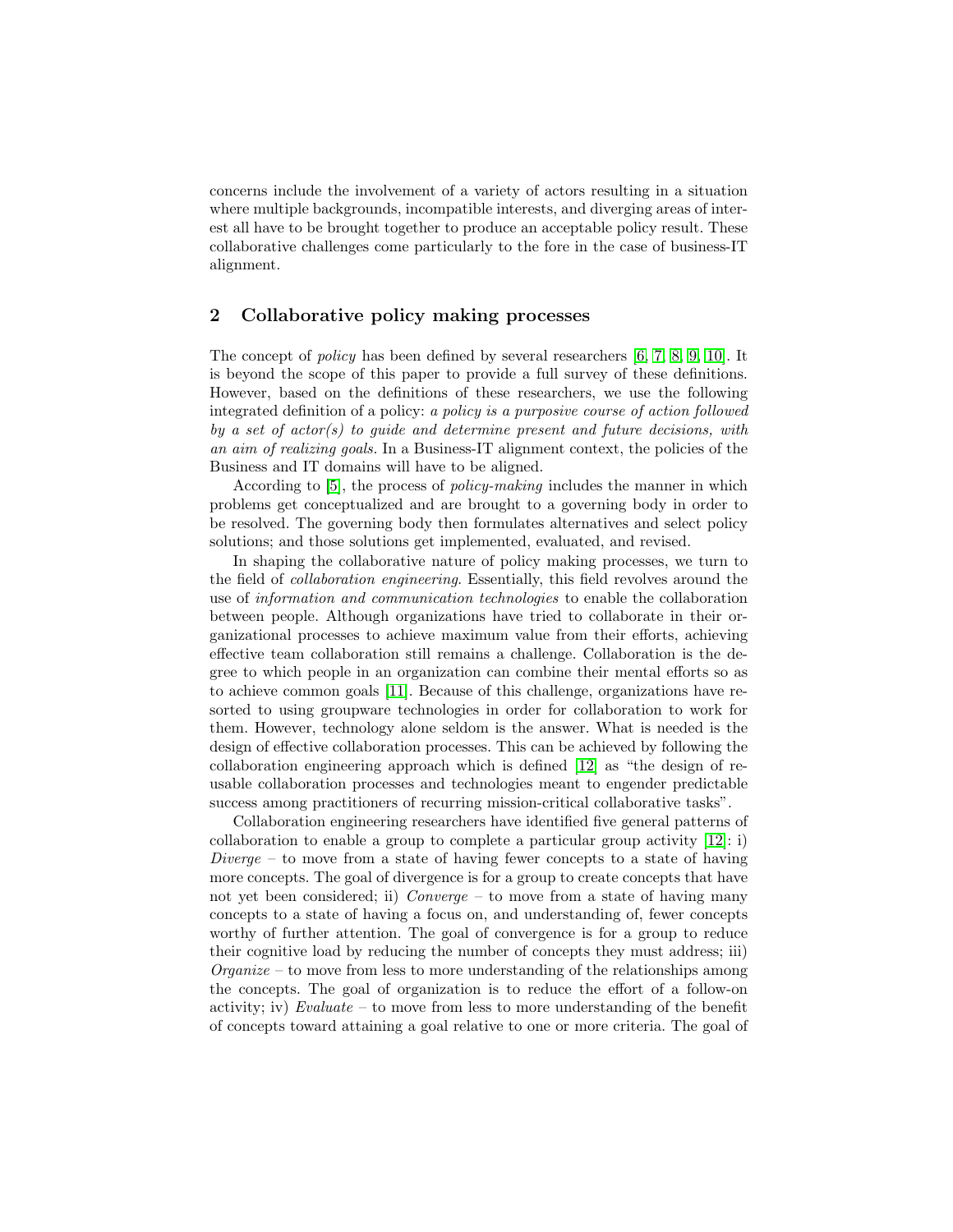evaluation is to focus a discussion or inform a group's choice based on a judgment of the worth of a set of concepts with respect to a set of task-relevant criteria;  $v$ ) Build Consensus – to move from having less to having more agreement among stakeholders on courses of action. The goal of consensus building is to let a group of mission-critical stakeholders arrive at mutually acceptable commitments.

The patterns of collaboration do not explicitly detail how a group could conduct a recurring collaboration process, especially with teams who do not have professional facilitators at their disposal. This can be achieved by the key collaboration engineering concept: the thinkLet. A thinklet is defined by [\[12\]](#page-7-11) as "the smallest unit of intellectual capital required to create a single repeatable, predictable pattern of collaboration among people working toward a goal". ThinkLets can be used as conceptual building blocks in the design of collaboration processes. Some examples of thinkLets are provided in table below. More examples of thinkLets can e.g. be found in [\[13\]](#page-7-12).

| ThinkLet Name                | Pattern  | $P$ urpose                                                              |  |  |  |
|------------------------------|----------|-------------------------------------------------------------------------|--|--|--|
| DirectedBrainstorm Generator |          | To generate, in parallel, a broad, diverse set of highly                |  |  |  |
|                              |          | creative ideas in response to prompts from a moderator                  |  |  |  |
|                              |          | a moderator and the ideas contributed by team mates.                    |  |  |  |
| BucketSummary                |          | Reduce & clarify Remove redundancy and ambiguity from generated items.  |  |  |  |
| $\rm{BucketWalk}$            | Evaluate | To review the contents of each bucket (category) to ensure              |  |  |  |
|                              |          | that all items are appropriately placed and understood.                 |  |  |  |
| MoodRing                     |          | Build Consensus To continuously track the level of consensus within the |  |  |  |
|                              |          | group with regard to the issue currently under discussion.              |  |  |  |

## 3 Case study and evaluation

In this section, we present how our research was conducted and evaluated. We will do so in terms of a description of the research approach and cases involved. We also present a description of the generic collaborative Business-IT policymaking process, and relate this to the results of the case studies.

#### 3.1 Research approach

The aim of our research was to establish how to realize a "good Business-IT policy" in a collaborative process and how this process can be improved by support of collaboration engineering in order to achieve Business-Business-IT alignment. To develop and evaluate our collaborative policy-making process, we followed the action research methodology process proposed by [\[14\]](#page-7-13) where four activities that can be carried out over several iterations (in our case two) are involved. The 'Plan' activity is concerned with the exploration of the research site and the preparation of the intervention. The 'Act' activity involves actual interventions made by the researcher. The 'Observe' activity is where the collection of data, enabling evaluation, is done during and after the actual intervention. Finally, the 'Reflect' activity involves analysis of collected data and infers conclusions regarding the intervention that may feed into the 'Plan' activity of a new iteration.

We used action research because it is an applied research method that can be tested in the field. Better still, it addresses the "how to" research questions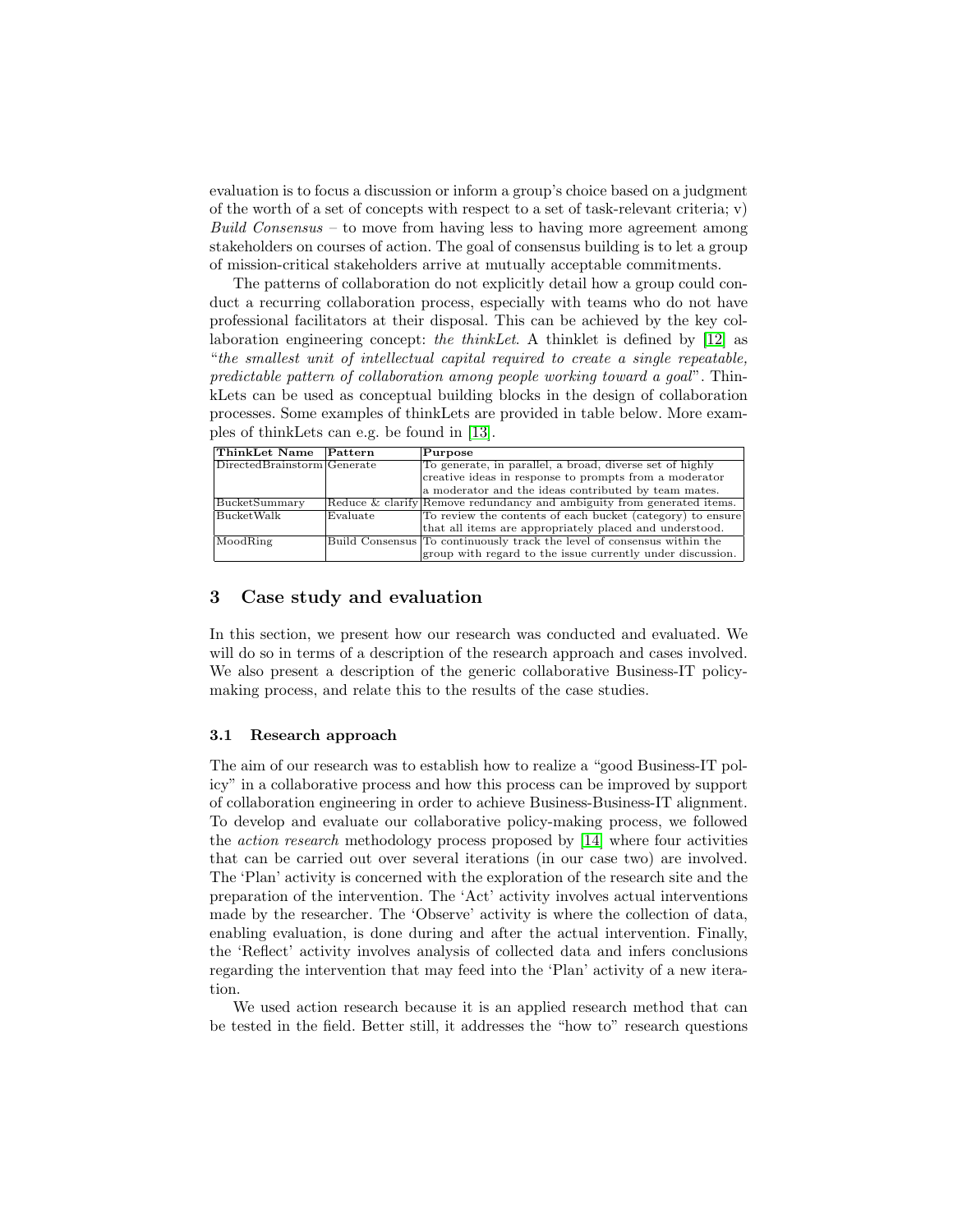as seen in our research aim. More so, the continuous design and evaluation of collaborative processes may not be easy to study in a constructed setting. Lastly, action research allowed us to evaluate and improve our problem-solving techniques or theories during a series of interventions.

Two Business-IT policy development workshops using the collaboration process were run. The experiences from each workshop resulted in changes to the design of the final collaboration process. In the first case, a team of five experienced Business-IT workers and involved in making policies for the Business-IT Department of the Ministry of Finance, Planning and Economic Development (MOFPED), Uganda used the process to develop an Business-IT policy. The second case involved a team of sixteen people comprised of two experienced Business-IT workers involved in Business-IT policy-making and fourteen Master's Students (2nd year, Computer Science) at Radboud University Nijmegen (RUN), the Netherlands, used the process to develop an Business-IT policy in form of architectural principles for the student portal information system for RUN.

To evaluate the performance and perception of the collaborative process by the participants, we collected and analyzed explorative data using three kinds of instruments: observations, interviews and questionnaires comprising of qualitative and quantitative questions. In particular, we investigated the effectiveness; efficiency; and policy stakeholders' satisfaction with the collaborative Business-IT policy process and its outcomes; policy elements identification; the degree of applicability of the Business-IT policy process.

## 3.2 Collaborative Business-IT policy-making process design

The collaborative Business-IT policy-making process was designed following the collaboration engineering approach described in Section [2.](#page-1-0) Even though this approach comprises several design steps, the ones relevant to our research study included decomposing the process into collaborative activities, the classification of these activities into patterns of collaboration, selection of appropriate thinkLets to guide facilitation of the group during the execution of each activity as well as making the design process more predictable and repeatable. Below we give a description of the criteria we followed to evaluate the performance of the process, and a presentation of the final design of the process, respectively.

The design of the collaborative process was derived from two iterations based on a selected design criteria. The criteria selection was derived from the goal of the collaboration process. The collaboration process goal aimed at addressing how to realize a quality Business-IT policy using a repeatable collaborative process. The following four criteria were considered by us: (i) effectiveness – the collaborative Business-IT policy-making process should enable Business-IT policy-making stakeholders to achieve their goal, (ii) efficiency – the collaborative Business-IT policy-making process should take stakeholders less time for attainment of the Business-IT policy than without the use of a collaborative approach, (iii) *degree of applicability* – the extent to which the collaborative policy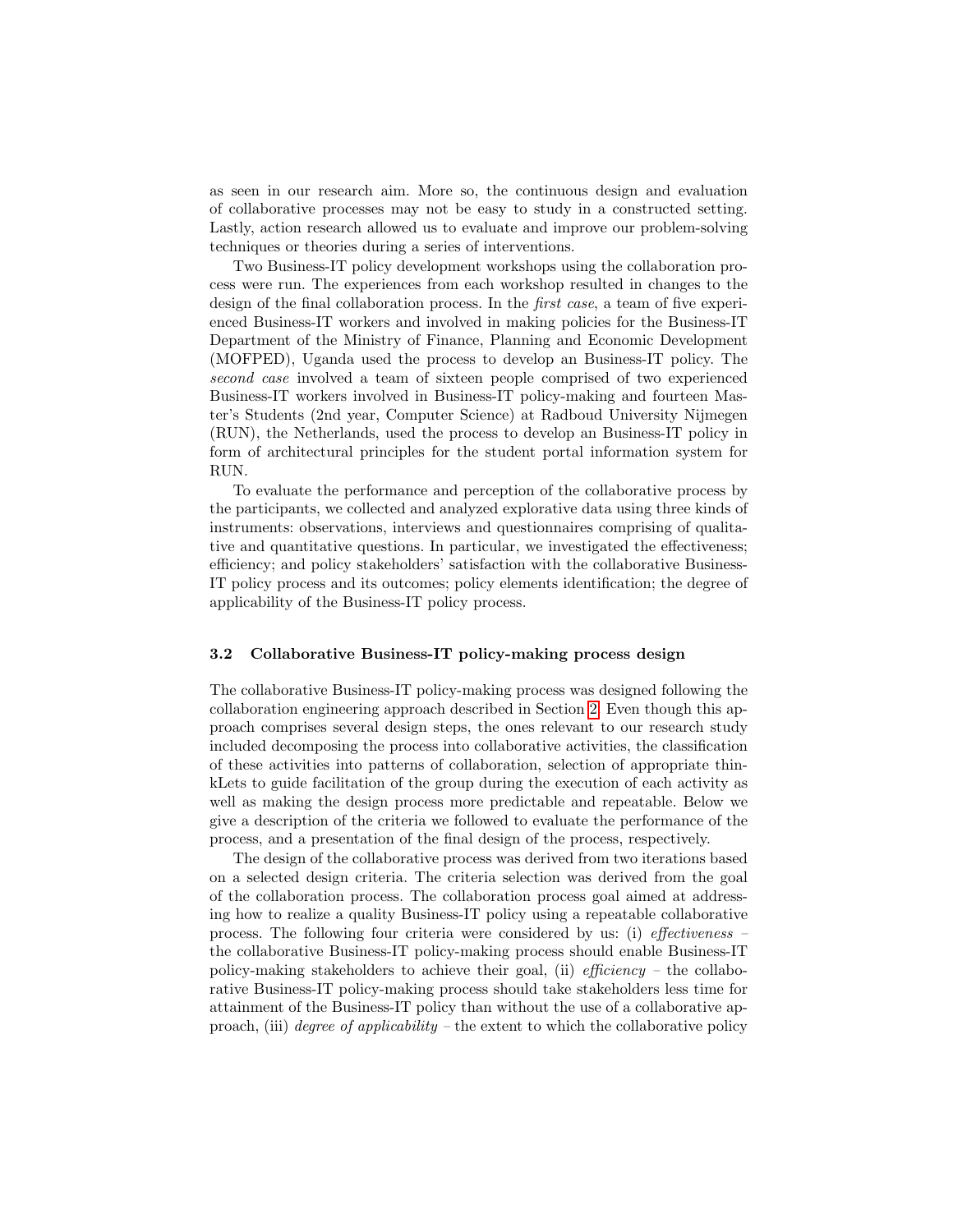process can be applied to varying Business-IT policy types and (iv) perceived policy elements identification the collaborative Business-IT policy-making process should enable stakeholders to have a common understanding of the Business-IT policy elements (and their definitions).

The collaborative policy process underwent two iterations prior to deriving the final process design. The two iterations of the earlier versions of the process were applied in the two cases described above. The final process design is shown in Figure [1](#page-4-0) in which we present the steps required to develop/form an Business-IT policy document, and the patterns of collaboration with related thinkLets used to guide the group to execute each step.



<span id="page-4-0"></span>Fig. 1. Collaborative Policy-Making Process Design

The process is divided into two main phases: a pre-development phase and a development phase. The first phase starts with the participants familiarizing themselves with and agreeing on the pre-development elements gathered in several earlier pre-meetings. Actual development of the policy is based on these elements. The elements comprise the problem to be solved; the relevant infor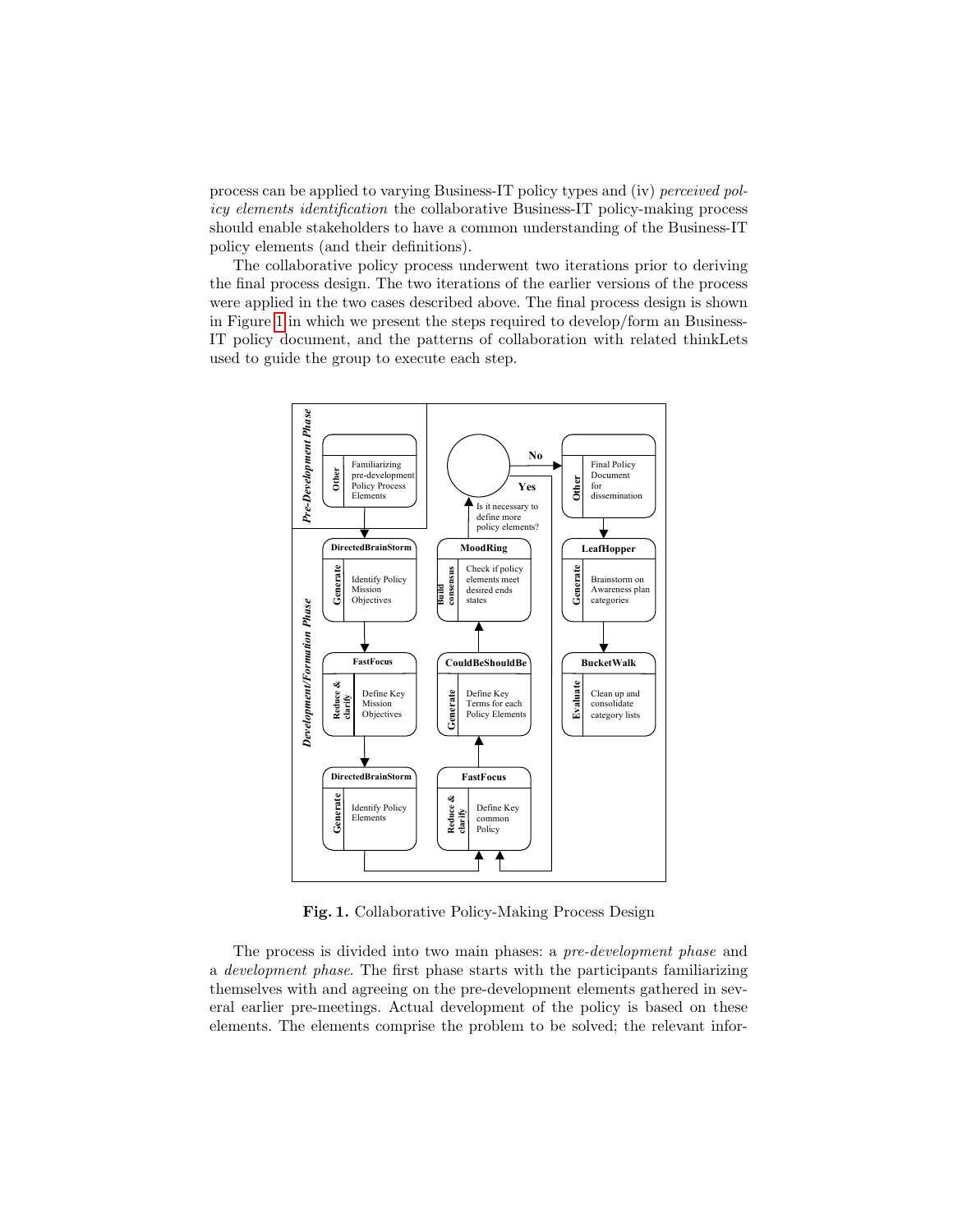mation to be used to develop the policy; a legal framework to support the policy to be developed; the ownership of the policy; leadership positioning i.e. who is to spearhead the process; who are the stakeholders (internal and external); technical resources to facilitate the process.

The next brainstorm activity, guided by the DirectedBrainstorm thinkLet, involves participants identifying relevant policy objectives. The result from this activity is a brainstormed list of Policy Mission Objectives. In the ensuing activity, using the FastFocus thinkLet, participants organize the brainstormed list by extracting only the key policy Mission Objectives. They do this by grouping ideas and eliminating any redundancies. The result from this activity is a cleaned list of Key Policy Mission Objectives.

In the activity that follows, guided by the DirectedBrainstorm thinkLet participants are asked to identify and agree on common policy elements definitions that suit the Key Mission Objectives. The result of this activity is a brainstormed list of policy elements. Using the FastFocus thinkLet, the participants organize (clean-up) the resulting brainstormed list by extracting only the common elements. The result of this activity is a cleaned list of Key Policy Elements.

The activity that follows involves defining the Key terms for each of the policy elements defined. Using the CouldBeShouldBe thinkLet, participants brainstorm terms that they 'could' consider as appropriate for each policy element. Later, participants are then propose a term that they 'should' take as Key to each policy element.

The activities above result into a Policy document. Using the MoodRing thinkLet, participants are required to reach consensus. They do this by voting on a YES/NO basis, where a YES is voted if the elements definitions and terms meet the desired end states and a NO if it does not. A verbal discussion is held until some sort of consensus on the final policy document is reached.

Finally, the policy stakeholders need to plan how they will communicate the policy document to its intended users/owners. In this activity, they are required to draw up a policy awareness plan. Two ways are pre-determined that can be used, i.e. communication and education. Using the LeafHopper thinkLet, participants brainstorm about ways in which each of these can be addressed. The brainstormed lists are evaluated to remove any redundancies. This is achieved by using the BucketWalk thinkLet.

The evaluation of the collaborative policy-making process design was implemented following a manual procedure. We used the Microsoft Word (MSWord) tool, an LCD projector, removable disks and voting sheets (paper-based) to implement the process. Results from the cases are presented in the section below.

#### 3.3 Results

To measure the efficiency construct, we considered the execution duration of each stage of the process; also how well the participants understood the process tasks for successful execution; and on the whole also considered the time it took the participants to come up with the final policy document and the awareness plan.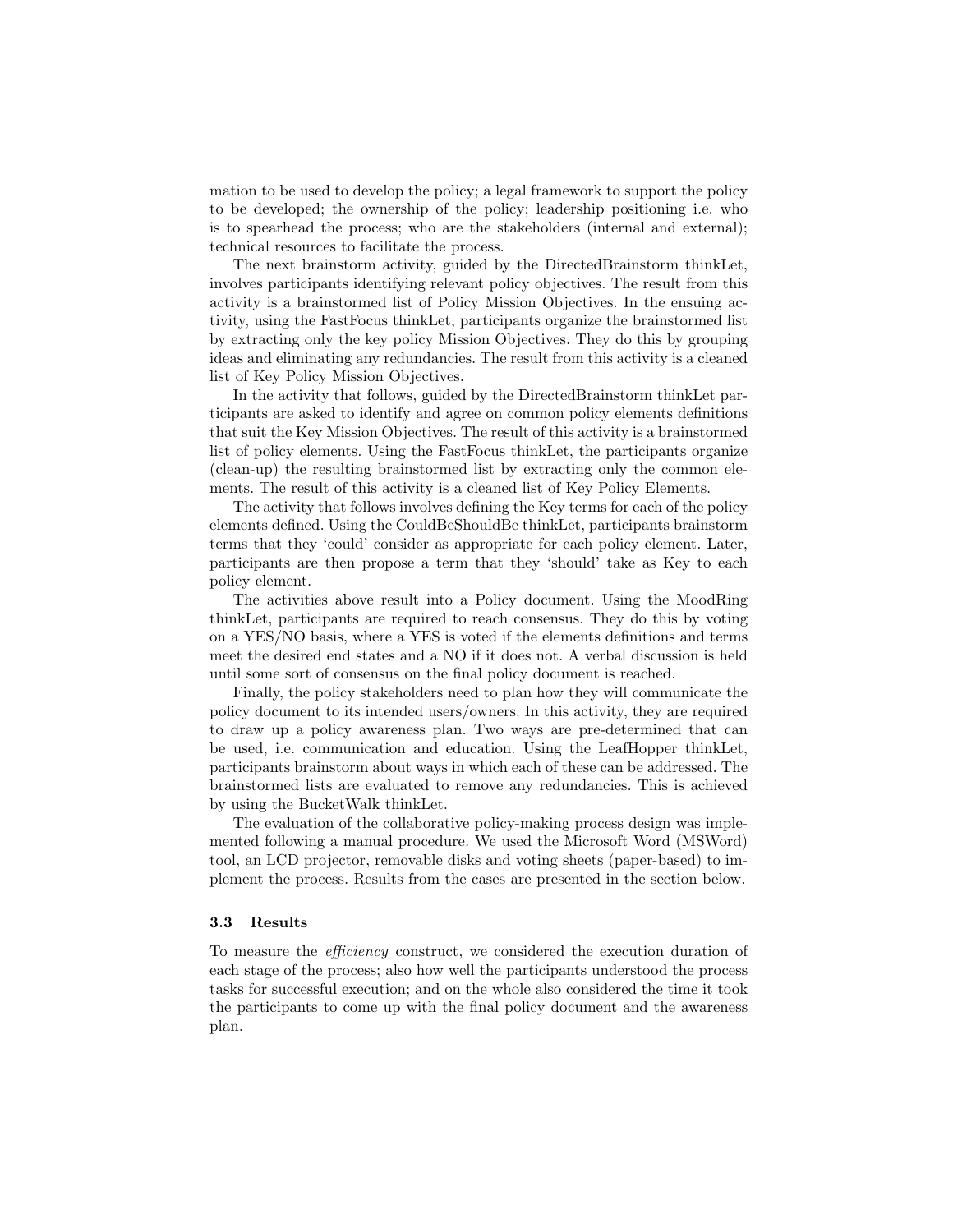Based on our observations, we concluded that the policy process execution time was efficient. It took about an hour and fifteen minutes to execute the process in each of the workshops. That is, the participants managed to execute the process within the duration that was assigned to each stage. Even though the majority of the participants felt that the process execution was efficient, not all were happy with this time length; some required that more time should have been assigned to particular activities such as policy elements identification.

We measured the *policy formation effectiveness* construct by how well the participants managed to come up with a policy at the end of the policy process execution. From our observations, it was noted that the participants effectively managed to form policies with respective awareness plans. This was demonstrated during the consensus stage of the process. Based on the feedback from the voting sheets, it was observed that the participants achieved fairly satisfactory results. This produced the following results:

| Yes                        |  |
|----------------------------|--|
| Case 1 4 (80%)  1 (20%)    |  |
| Case $2 12(75\%) 4(25\%) $ |  |

Having arrived at a complete policy document during the consensus stage, the participants also perceived it as having a common understanding of the policy elements identification.

To measure the degree of applicability of Business-IT policy process, we applied the policy process to two cases with different policy types. These included formation of an Business-IT policy, and Architectural Principles for an Information System. It was observed that the policy process was flexible in terms of its applicability in formation of two different types of policies.

To measure the policy stakeholders' satisfaction construct, we used the 7 point Likert scale general meeting survey questionnaire where participants can strongly disagree to strongly agree. The instrument validation and theoretical underpinnings can be seen in [\[15\]](#page-7-14). The results provided below, indicate that the participants were reasonably satisfied with the policy process outcomes, and the process by which the policies were formed.

| Satisfaction with process |  | Satisfaction with outcome                                     |  |             |
|---------------------------|--|---------------------------------------------------------------|--|-------------|
| Score                     |  | $ 4.800 3.838 $ Score                                         |  | 5.160 4.363 |
|                           |  | Standard deviation 1.376 0.995 Standard deviation 1.310 1.094 |  |             |

# 4 Conclusions and further research

This paper focussed on the the application of collaboration engineering to improve the quality of business-IT alignment related policy-making processes. We presented the results of two case studies conducted, regarding the use of collaboration engineering in the context of a policy making processes for business-IT alignment purposes. Based on the results, the quality of the generic policy making proces, in terms of its effectiveness, efficiency and applicability, proved to be a success. As such, the collaborative process has indeed the potential to support organizations in developing quality policies.